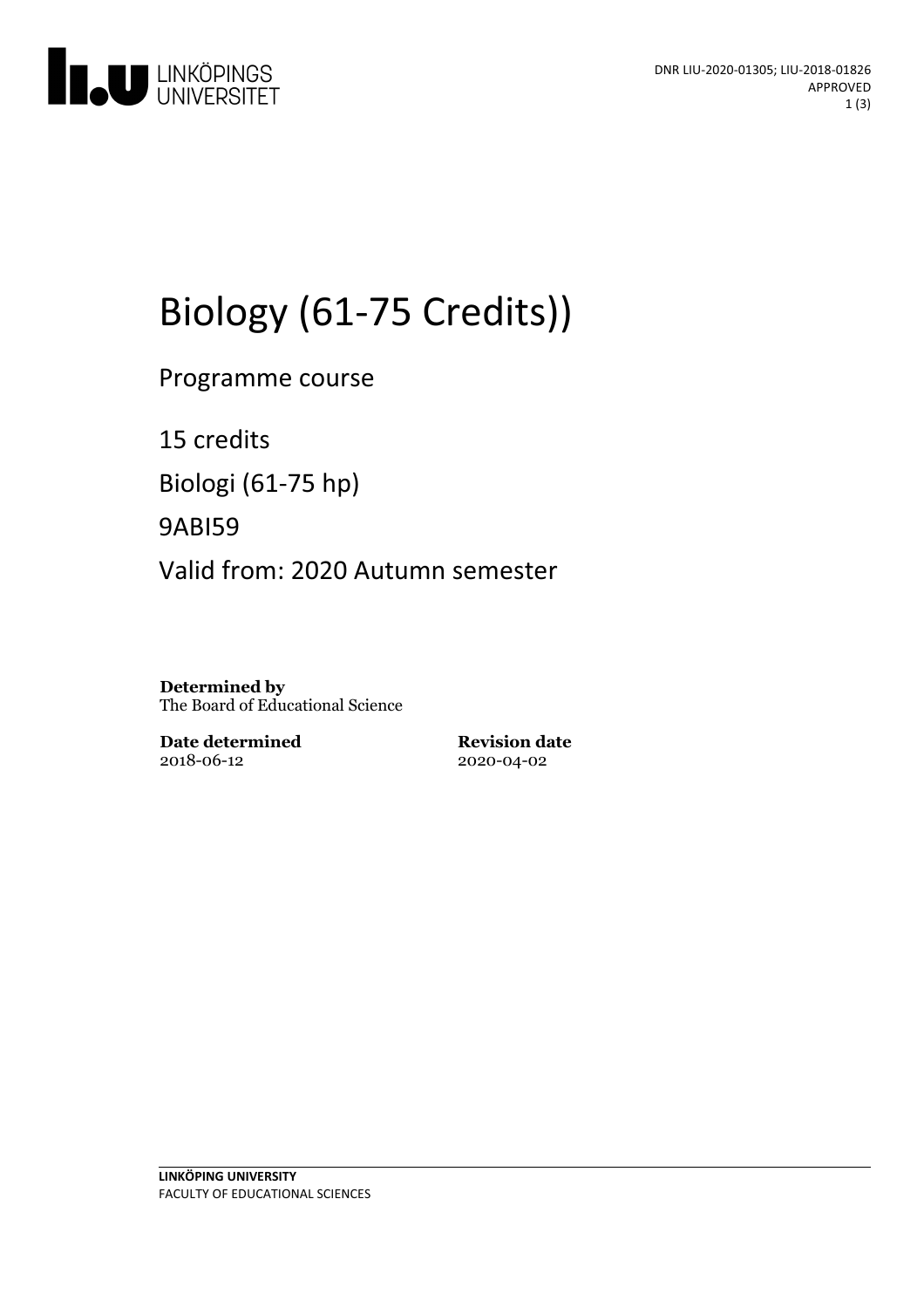Main field of study Biology

Course level

Second cycle

## Advancement level

A1X

## Course offered for

Secondary School Teacher Programme with a specialization in Teaching in Grades 7-9 of the Compulsory School

#### Examination

Applies to all courses regardless of grading scale.

Students failing an exam covering either the entire course or part of the course two times are entitled to have a new examiner appointed for the reexamination.

If the course has a three-graded grading scale (U - VG), following applies:

Students who have passed an examination may not retake it in order to improve their grades.

The following applies to courses that include a compulsory component:

If special circumstances prevail, and if it is possible with consideration of the nature of the compulsory component, the examiner may decide to replace the compulsory component with another equivalent component.

If the LiU coordinator for students with disabilities has granted a student the right to an adapted examination for <sup>a</sup> written examination in an examination hall, the student has the right to it. If the coordinator has instead recommended for the student an adapted examination or alternative form of examination, the examiner may grant this if the examiner assesses that it is possible, based on consideration of the course objectives.

#### Grades

Three-grade scale, U, G, VG